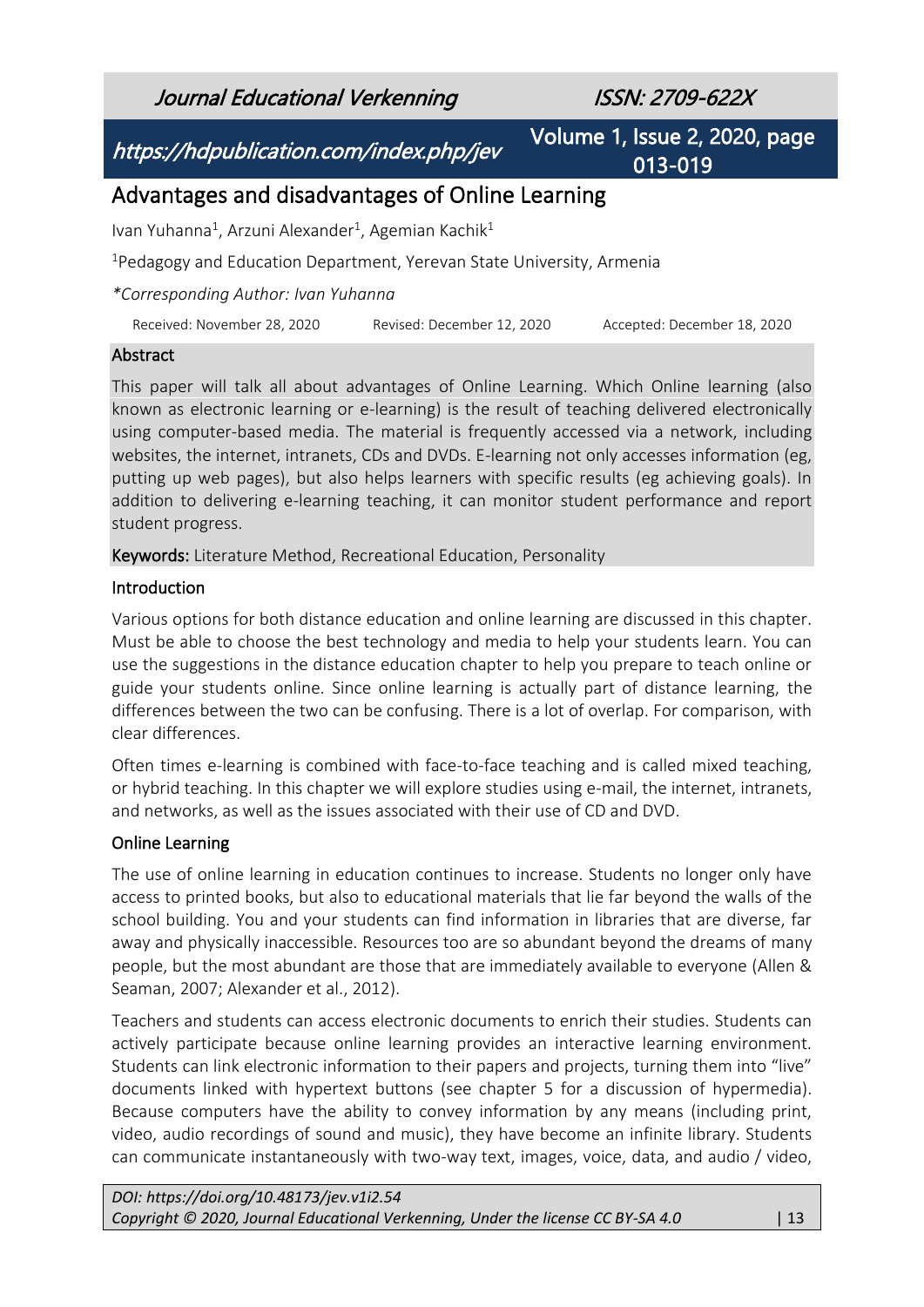and the resulting interactions change the roles of both the student and the teacher (Anderson, 2004; Angelino et al., 2007; Choi, & Kim, 2004). Teachers are now geographically separated from their students, and students can learn from other students in classrooms around the world.

# Advantage

Media diversity. The internet is a multipurpose means of conveying information to learners around the world. Internet sites may contain various media, including text, audio, graphics, animation, video, and downloadable software. New information. Now, with the ability to connect to resources in the community and around the world, students can access libraries and databases which are frequently updated on a daily basis. E-learning increases opportunities for smaller schools as well as for individuals to participate in home schooling. (1) Navigation. The main advantage of the internet is the ability to move easily within and between documents. With the press of a button or the click of a mouse, users can search for documents in multiple locations without moving from their computer. (2) Exchange of ideas. Students can have a "conversation" with experts in a particular field. (3) Comfortable communication. E-mail allows students in a variety of locations for ideas. They can "talk" to each other at various times and respond to it based on their own convenience. The exchange of ideas is kept secret. (4) Low cost. The cost of hardware, software, and internet service is nominal and continues to decline.

# Limitations

Incompatible material. One concern is that some topics covered on computer networks, especially on the internet, are not suitable for students. (1) Copyright. Because information is so easily accessible, it is easy for individuals to easily download a file and illegally exploit their own interests. Thus, students may write papers or projects that are simply "co-fitting" (copy paste) and not their own work. (2) Information search estimated that thousands of sites, several thousand new internet sites were added to the internet every day. This growth made finding information more difficult. To assist in obtaining information, some commercial companies and universities provide search engines that follow web links and display the results according to your search. (3) Support without good technical support and wise management, a network of computers may "shut down" quickly. Problems with a network can paralyze a lab or even shut down an entire school. (4) Access through a wired or wireless device system or a modem, all users must be connected to the network. The computer must have the appropriate software and hardware installed in order to access the internet. In a wireless system, the user must have the necessary permissions to use the system. Signal strength is also an issue in wireless connections. The weaker the signal, the less likely it is that you will be able to send and receive data. (5) Access agreements. Another limitation is the speed at which users can access information. Extremely long waiting times can be prevented by designing compact Web pages. If you are creating your own Web page, you should take the time to combine images, colors, and text that will be meaningful to your target users. (6) Lack of quality control. Students must be critical readers and thinkers who know how to evaluate information. What is posted on the internet is not a "fact". Anyone can post anything on the Web, including information that is unnecessary, wrong or untrustworthy.

# Integration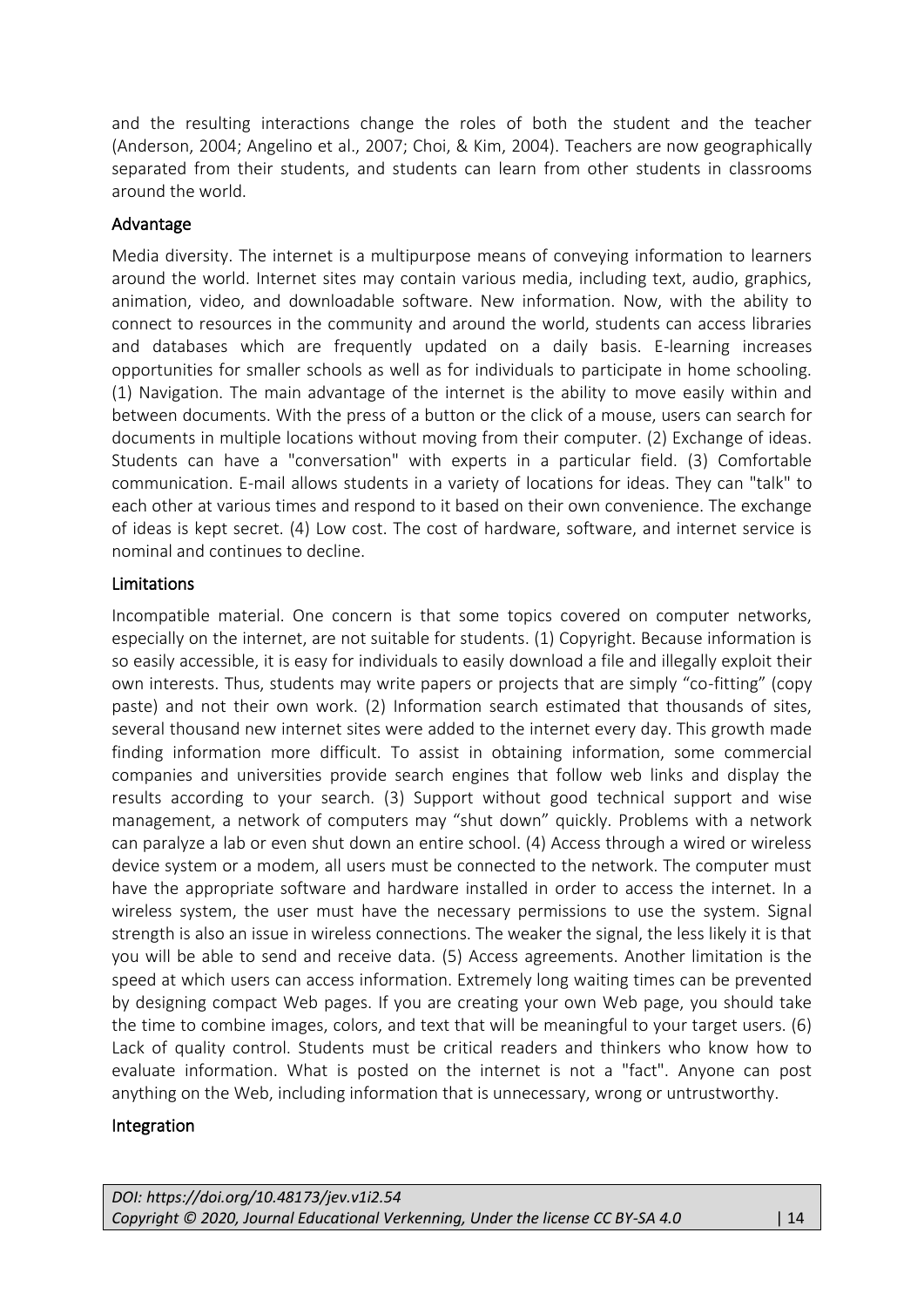Online learning options are constantly expanding.You will find resources that enhance classroom activities, the entire program or course, e-mails for easy communication, and a wealth of information on topics of interest. There are many software applications (eg, WebCT, black board) that provide instructors and students with easy access to teaching as well as resources for successful online learning.

There are issues that must be addressed by anyone wishing to undertake this area of academic study: (1) A certificate from the institution offering degree programs. (2) The quality and level of difficulty of the course. (3) Costs associated with online courses, such as equipment requirements, online fees, and tuition fees.

E-mail is textual communication between individuals and can be integrated into subjects and used by students to collect information from and ask questions to individuals who are far outside the walls of the school (eg other students and experts). For example, during class about the weather, students can collect weather data (temperature, rainfall, and wind direction) from students who are in other geographic areas. They can also request a weather map from a local TV meterologist, which can be logged as an attachment to an e-mail, or use the NASA website for the latest satellite photos. Experts from the National Weather Service can be contacted for answers to specific questions. Of course, as a teacher, you should make important schedules ahead of time.

Teachers can use "WebQuest" to help students use the Web effectively in gathering information in Student-Centered activities (Dodge, 1999). Developed by Bernie Dodge at San Diego State University. WebQuest incorporates internet resources into the school curriculum. WebQuest is an inquiry-oriented simulation activity where some or all of the information students interact with comes from resources on the internet. Teachers design a WebQuest with specific learning outcomes in mind. There are several specific steps for students in a WebQuest: (1) Introduction A scenario about some key issues or concepts to prepare students to ask questions. (2) The students' assignments to identify su or problem and ask questions to WebQuest. (3) In the group process, students take on the role and begin to identify the processors they will follow to gather information to answer questions. (4) Resources Resources were identified by teachers and students for teacher and students to identify in their WebQuest. This is one area where teachers provide links to websites and provide links to websites and provide access to printed materials in classrooms or school libraries. (4) Conclusion This is the end of the WebQuest, but invites students to continue investigating the issue or problem. The webQuest often ends with an evaluation of the process students used along with references for achievement. WebQuest can be applied to many subjects and sources of information such as: (1) Recent incident monitoring for social studies. (2) Science activities such as tracking the weather and studying space satellites for other planets (eg NASA at www.nasa.gov). (3) Information database for exposition writing assignments. (4) Mathematical puzzles that require the ability to think logically. (5) Discussion groups with online information exchange. (5) Bank jobs and resume services to be applied in job search activities.

One of the growing uses of online learning in the P-12 level is encouraging writing skills by connecting students with "e-pen pals" or "best friends". Subject plans can be sent as an attachment or posted on a school or district server. Questions can be asked by an individual teacher or a group of teachers (for example, all physics teachers in a state). Another vehicle for electronic ideas is a blog, which stands for a web-based communication log of entries, and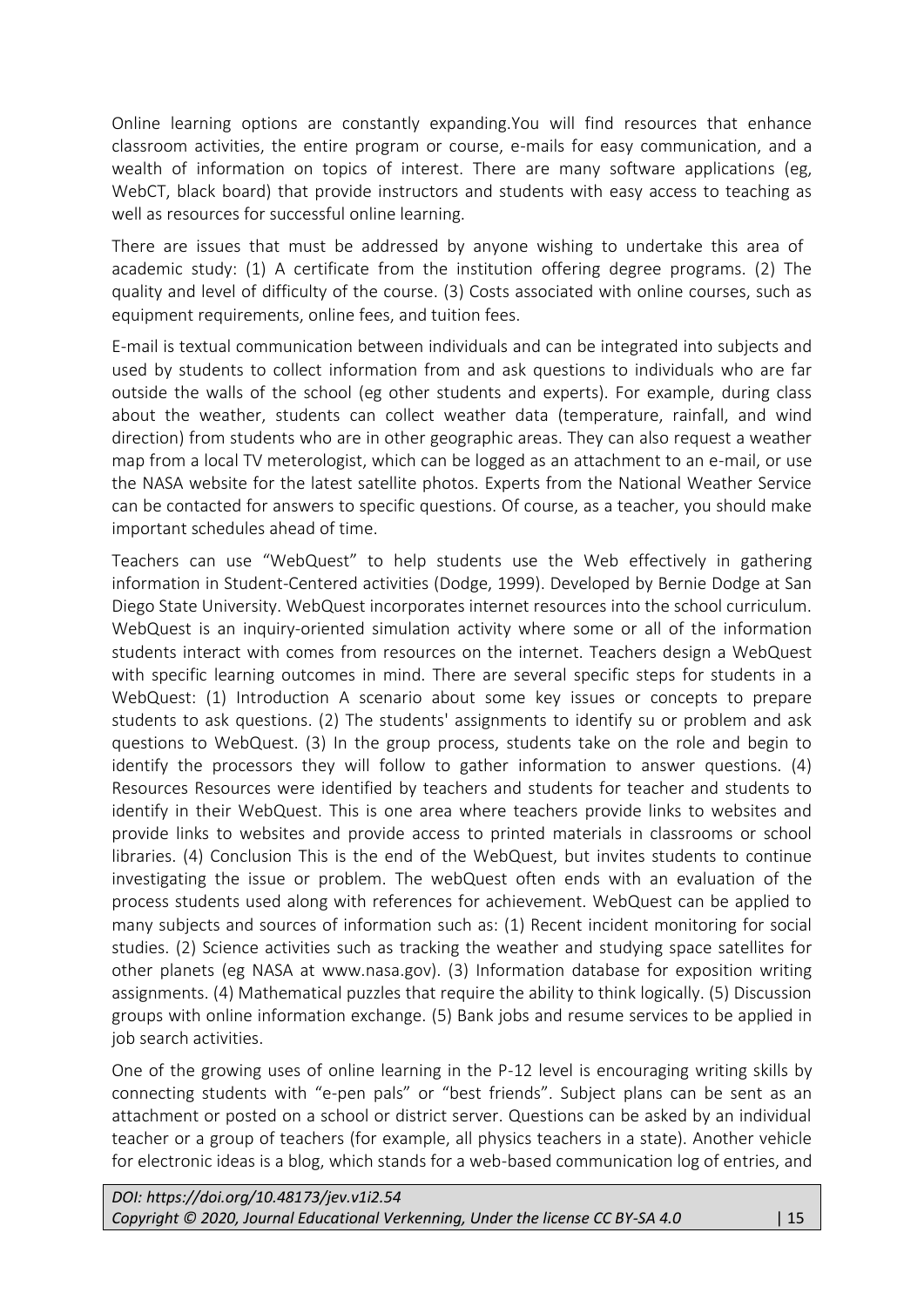looks like an online discussion board. Teachers can help students create blogs to improve their ability to exchange ideas. This electronic community provides teachers and students with access to information. There is a caveat when starting out with this type of electronic community: students should prepare students for their online safety. Students should be advised not to disclose personal information in any communication. Many museums and zoos create online exhibitions or "tours" of their collections. Your students can visit Guggnheim and view the collection while learning more about artists. A growing number of journals and magazines are now being published, either as a complement to existing print versions or as an entirely new form. Most of the leading publishers have placed their catalogs on the Web, which makes it easy to place and order books, software, and other products (Clark, 2003; Dumford & Miller, 2018; Mitchell & Delgado, 2014).

Many publishers are willing to make their actual products available online. They provide a trial package that "runs out" in a specified number of time periods usually 30 days. There are still issues of illegal copying and distribution of material that have led some publishers to worry about being granted full and limited access to software and files. School districts or schools often purchase or develop teaching modules provided by the intranet (a way of disseminating information within a school or district discussed later in this chapter). This teaching method is used to provide remediation to students or increase learning opportunities with the latest version of the material. Updating these materials is relatively easy as the main set of digital materials can be modified and made readily available, while in the past revisions have often required sending printed materials and / or computer discs to the school. Electronic learning also provides flexibility to students as they may be able to study material anytime and anywhere. Students can submit answers to the exam via the internet. Once answers are in the database, they are assessed and the results are immediately available to students and teachers. Online learning is especially beneficial when learners are geographically dispersed and when teaching is always up to date.

# Network

Networks are common knowledge that computers can be used to connect students to communities and resources outside the classroom. The network connects homes, schools, libraries, organizations and businesses so students, families and professionals can access or share information and teaching instantaneously in a number of ways. (1) Local Area Network is a network whose coverage is only 100 meters, usually in a building or campus, which can be said as a private network. (2) Metropolitan Area Network If this type is one level wider than the LAN type network, the coverage reaches 10-50 km or it can be said that the coverage can reach one city, for example, such as campuses, offices, government, and so on in a city with using this MAN network can be interconnected. (3) Wide Area Network, this type of network whose network coverage is the widest of the LAN and MAN types, where the WAN can cover one country or even a continent by crossing the geographical borders of the country and public property (O'Donoghue et al., 2004; Radović-Marković, 2010; Salter et al., 2004).

### Interconnection Networking

The internet is also called a computer network that has a reach to all corners of the world. Or you can say a network in a network that connects one computer with millions of computers in the world. This network is the most powerful in terms of data exchange because the speed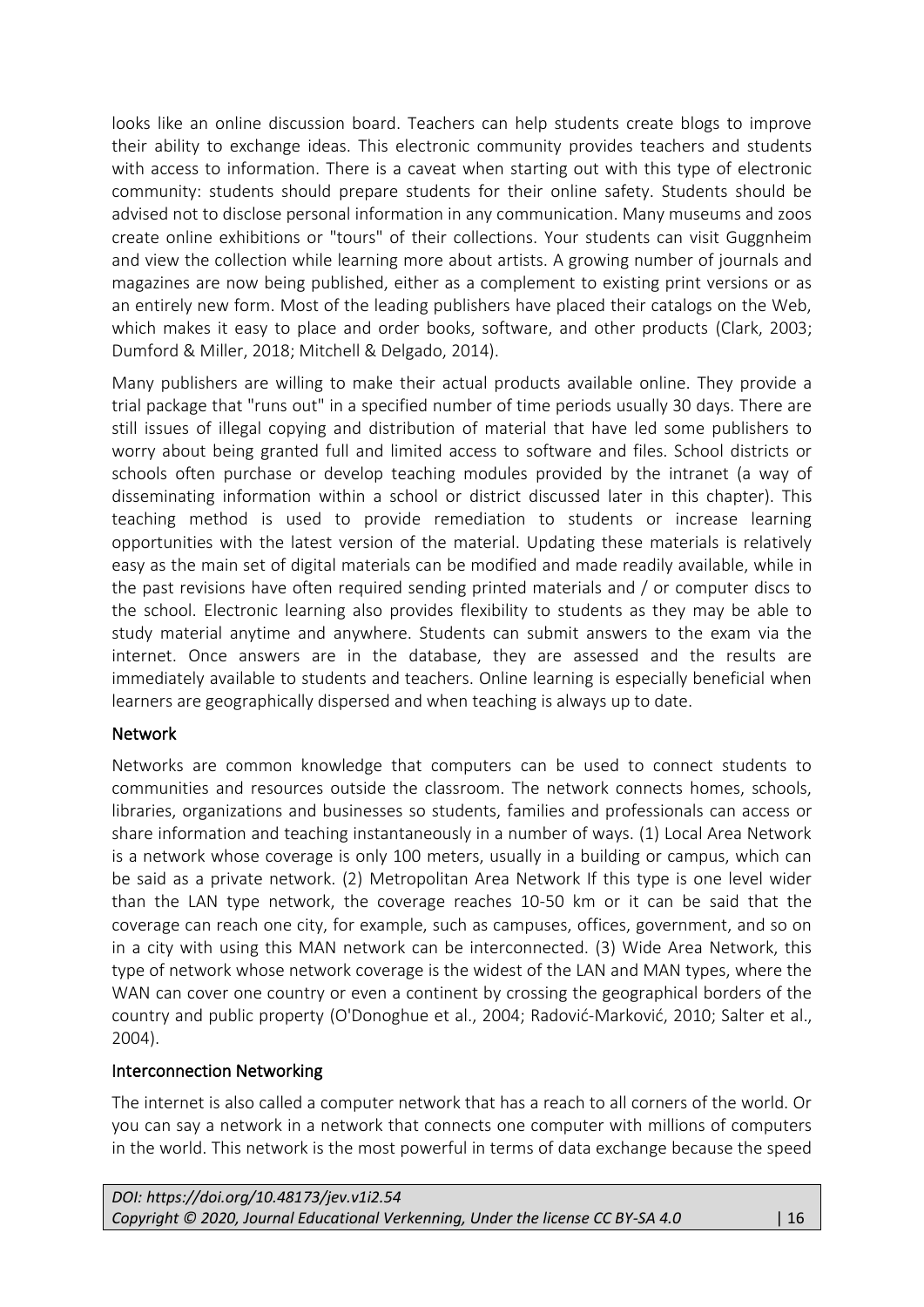can be very high. This network is often used to share information globally, including education, entertainment, technology, and others.

### Wireless Network

Wireless network (WIRELESS), this network does not use cables like other types of networks and this network is the most practical network. Where in operation only relies on radio / frequency technology.

### Word Wide Web

The Word Wide Web is a network of networks that allows you to access, view, and store documents which can include text, data, voice, and video. It is not separate from the internet. But he drove on the internet. In the same way as a power point application it runs on an operating system like windows.

#### Intranet

A special type of network, called an intranet, is one that is not used by the general public, but internally by a school or organization.

#### Advantage

Ease of communication, allows people to use to communicate with each other by leaving messages on the internet system. Sharing hardware, multiple users for example to access one printer. Centralized, the information is in a central database that can be accessed by all teachers or students at any time. Recency, a network allows for updating of information.

#### Limitations

Cost, expensive to build a network as large as a building. The server must be a highly capable computer and the building as a whole must be wired to connect the computers. The number of users is limited, the users have to wait their turn to gain access. Reliable long distance connection. A teacher or learner connecting from home may occasionally have network problems or dropouts. This can be especially frustrating for people to download information from the network.

#### Issues

There are many important issues related to electronic learning, especially regarding internet use. These issues include safety, monitoring of student utilization, acceptable use policies, and ethics.

### Security

Students should be instructed not to provide their telephone numbers, addresses, and other personal information on the internet. Students can be contacted and even harmed by immoral individuals. It may be wise for students to provide their school address information for correspondence if they have to provide such information. In addition, as an educator, you must have permission from parents to post photos of children and their works, such as essays, poetry and works of art, on the web.

The Center for education and research in information security and security (CERIAS) focuses on multi-disciplinary education and research in the areas of information security. This organization focuses on supporting education in issues of privacy, ethics, and information management. Issues such as the confidentiality of student records, privacy of information,

*DOI: https://doi.org/10.48173/jev.v1i2.54*

*Copyright © 2020, Journal Educational Verkenning, Under the license CC BY-SA 4.0* | 17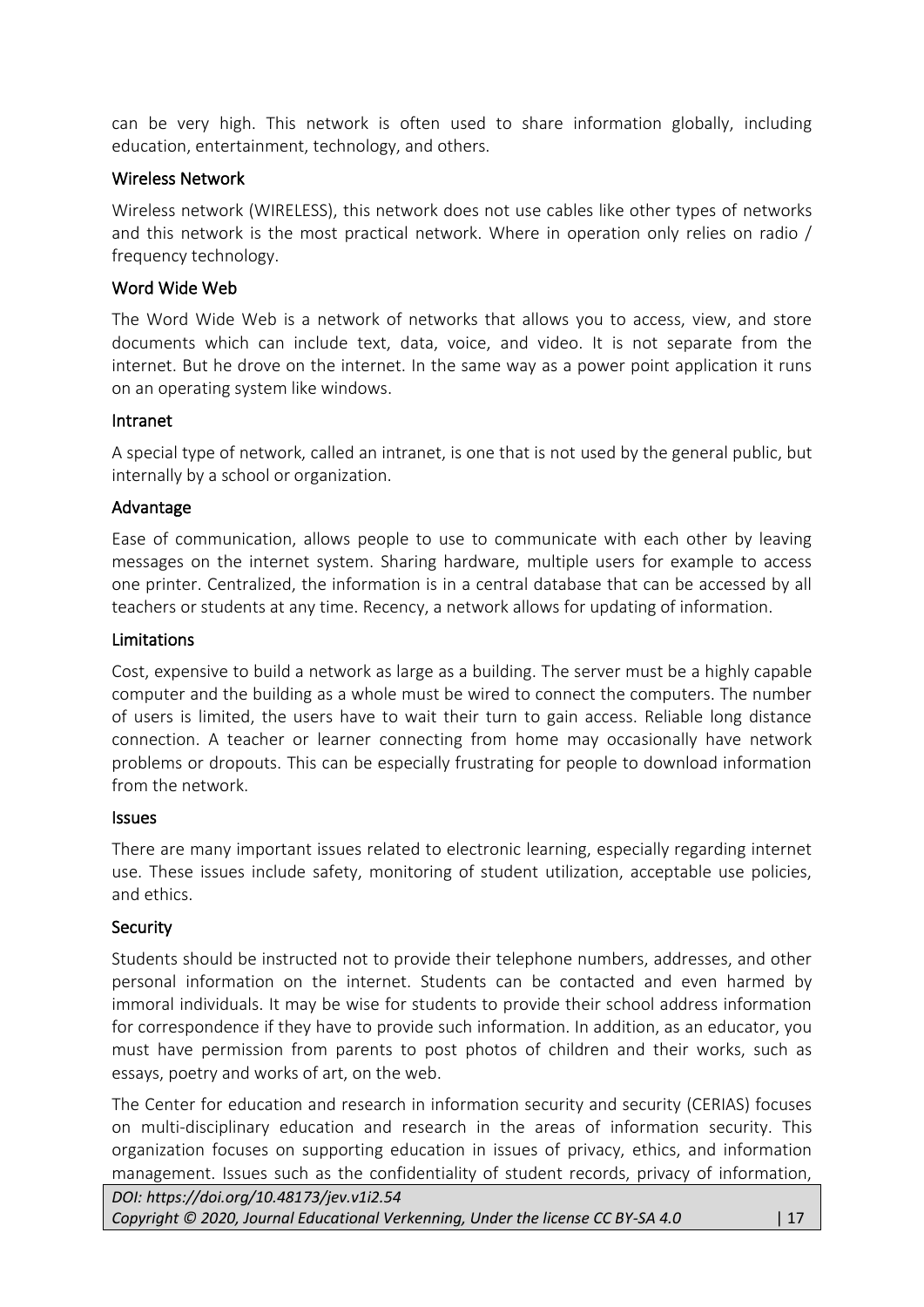and protection of students when they work online are important considerations. This organization provides guidance for educators to protect students, teachers and the school community

# Monitoring of Use by Students

Teachers and parents should monitor students when using the internet to ensure that their behavior is appropriate and to keep themselves from browsing unsuitable material, whether intentional or accidental. The number and level of monitoring is often based on the age of the students. Younger students monitored more than students who were older. If a student finds material that is inappropriate the student should feel comfortable telling you about the source. Biased software helps monitor student utilization. For example, snapture software allows teachers to prevent students from visiting sites that are "out of bounds". The software makes it possible for teachers to "hit the site and save it on a local computer hard drive. In this case the students were expected to visit the web even though they were not really connected.

Close supervision is essential. There is no organization or agency that controls activities on multiple computer networks. It is important for teachers to work with parents to understand their responsibilities regarding access to information outside of school (Shi-Chun et al., 2014; Blanco et al., 2020; Norbutaevic, 2020). Schools and libraries are required to have internet filtering systems such as Netnanny or contentbarier.

# Acceptable use policy

Acceptable use policies (AUP) are an agreement among students, parents / guardians and school administration that summarizes what is considered the appropriate use of the internet by all parties involved. Most schools have developed an acceptable use policy. Check to see if your school has such a policy.

Such policies typically include that schools will do whatever it can to control access to inappropriate information, that students will take responsibility for not accessing such information, and that parents understand that there is a possibility that their children may access it. such information despite the school's efforts to prevent it. All parties sign documents agreeing that they read and will comply with the policy. Education departments in most states have created resources to assist educators in developing AUPs for use in their schools.

# **Ethics**

There are informal rules for behavior that should be on the internet. To use the analogy of the internet as an information highway, these are "road rules" known as ethics. These rules apply to e-mail and other interactions on the web.

# **Conclusion**

Online learning opportunities continue to expand. More resources are available to students and teachers to enhance and expand classroom activities. Teachers are no longer limited to the materials they have in their classrooms or in the school media center. They can access resources from around the world. They can provide students with experiences like webQuest that help them to learn to use the internet as a source of information. Students can reach out to other students and experts to exchange ideas. The Internet has opened classrooms to a wealth of information around the world.

*DOI: https://doi.org/10.48173/jev.v1i2.54 Copyright © 2020, Journal Educational Verkenning, Under the license CC BY-SA 4.0* | 18